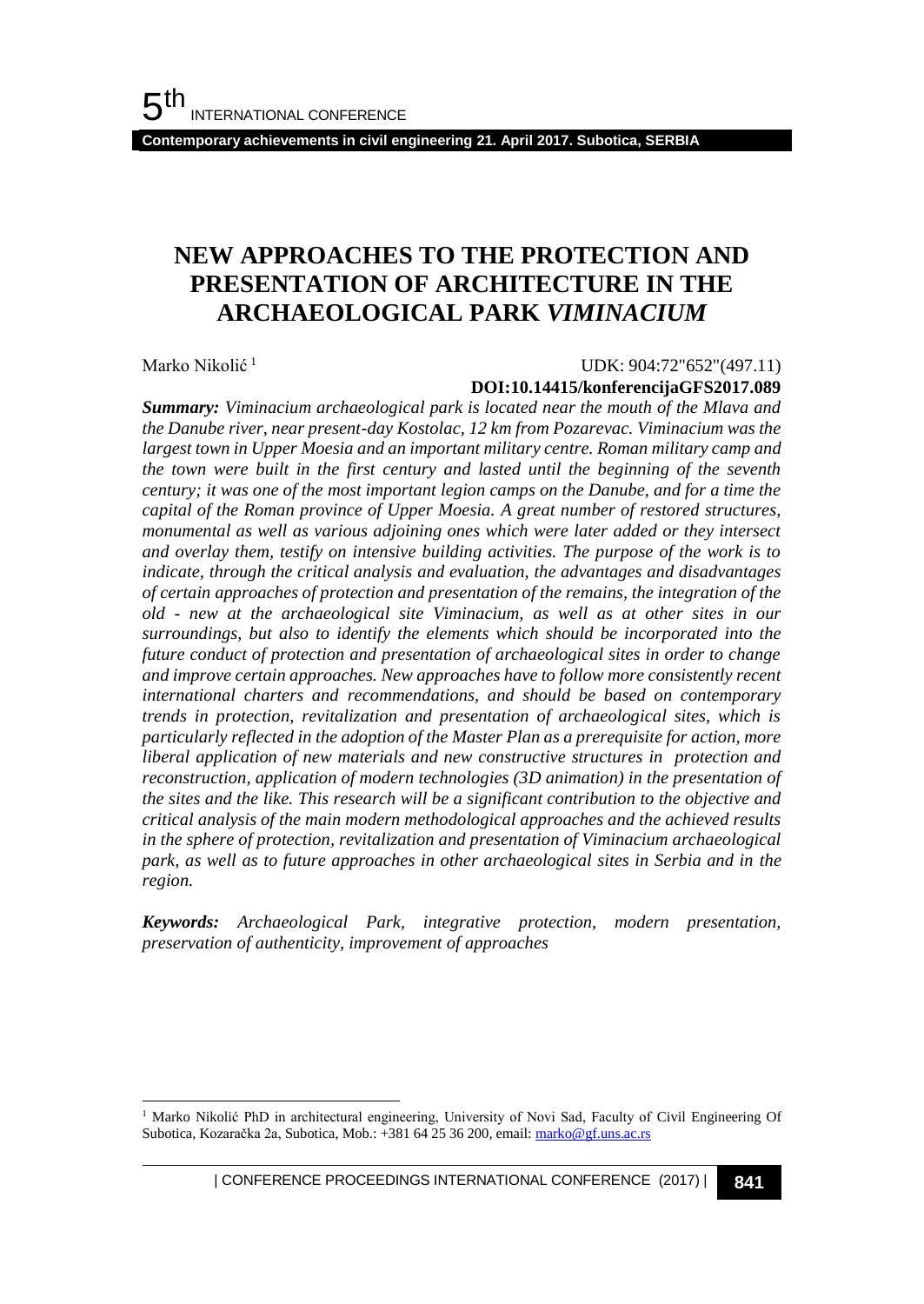**Савремена достигнућа у грађевинарству 21. април 2017. Суботица, СРБИЈА**

# **1. THE HISTORY OF EXPLORATION AT THE ARCHEOLOGICAL SITE OF VIMINACIUM**

The first archaeological excavation of Viminacium were carried out by the founders of archaeological science in Serbia, Mihajlo Valtrović and his student Miloje Vasic, in the late 19<sup>th</sup> and early 20<sup>th</sup> century. The architect Mihajlo Valtrović first began archeological excavation of Viminacium in 1882 and presented the plan of military camp and town. His plan represents a valuable data, and the dimensions of the military camp 430x350m which he gave, today have been confirmed as the most precise.

Miloje Vasić, a student of Valtrović, continued his tremendous work in the field of archeology. Twenty years later, Vasić came do Viminacium and started new archeological excavations in 1902 and 1903. In the course of these two years, he significantly improved excavation of Viminacium. Vasić, as Valtrović, believed that the camp was rectangular, but its dimensions were somewhat different. Based on *cardo* and *decumanus*, he believed that the dimensions of the legion camp in Viminacium were 442,70 (cardo) x 385,60 m (decumanus). [1]



*Picture 1 – The base of military camp according to M. Valtrović (Source:<http://viminacium.org.rs/viminacium/istorijat-istrazivanja/> )*

After archeological excavations of Mihajlo Valtrović and Miloje Vasić, almost three quarters of century passed without excavation works on Viminacium. Archeological Institute of the Serbian Academy of Sciences and Arts undertook great protective archeological excavations of Viminacium under the leadership of Ljubica Zotović. In the period from 1972-1975, she started a project with Vladislav Popović and Vladimir Kondić and from 1976 to 1997 she independently supervised protective archeological excavation in Viminacium. Over the course of 500 years of life in this area, along with the town and military camp, a great number of necropolises was formed of which Valtrović also spoke. After war excavations, started in 1973 and chance excavations of graves, confirmed the existence of Roman necropolises east from the military camp and north and south from the camp and settlements which were founded along with the camp. Necropolis on the west side has not been confirmed because no archeological excavations have been carried out in that area. [2]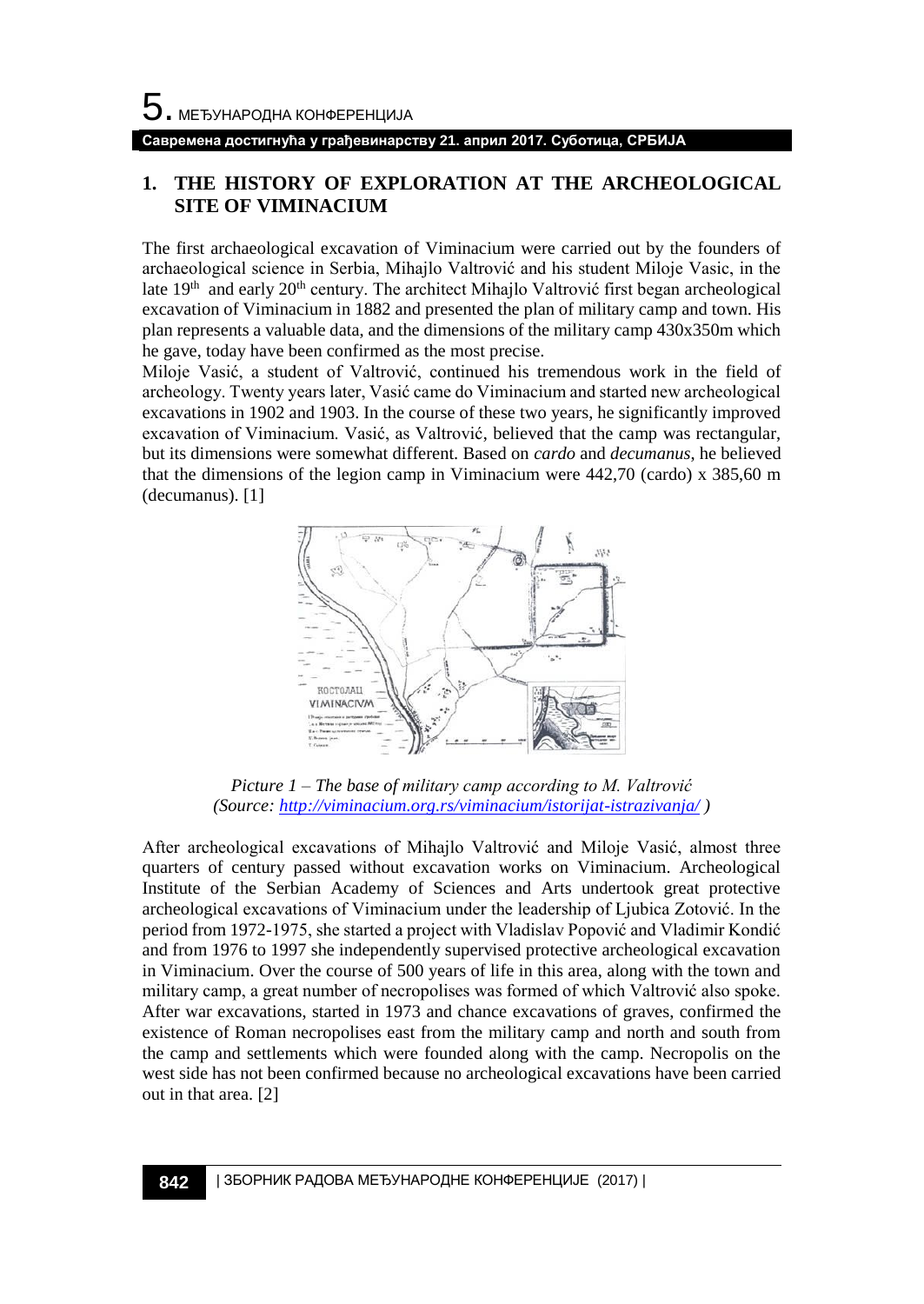# **Contemporary achievements in civil engineering 21. April 2017. Subotica, SERBIA**

Since 2000, a multidisciplinary team of young researchers led by Miomir Korać from the Archeological Institute of the Serbian Academy of Sciences and Arts in Belgrade has been working on the excavation. Beside archeologists, mathematicians, electrical engineers, geophysicists, geologists, petrologists, there are researchers dealing with remote sensing, 3D modelling and formal analysis as well as artificial intelligence in this group. Their wish is to unearth squares and temples, theatres and hippodrome, baths, streets and quarts of the city from the arable lands where for centuries they lain, so they could become part of world and our cultural heritage. For several years, a group of researchers from the Centre for New Technologies has been taking part in the Viminacium archeological project where they develop and apply methods of non-destructive field exploration. This involves the application of modern geophysical methods adapted to the requirements of archeology. The methodology of exploration of a big archeological site such as Viminacium includes the processing and interpretation of satellite and aerial photographs, the application of geophysical methods such as geoelectric, geomagnetic and geo-radar measurements, as well as the use of the cutting edge geodetic equipment (optical and GPS total stations) for global satellite and land positioning. As a result, all the information registered in the field becomes a part of a unified databank, which makes it possible to consider each new result in a much more comprehensive context. The application of geophysical methods in archeology is based on the study of variations of certain physical fields which are being observed. Since the registered anomalies of a physical field (gravitational, magnetic, electric, electromagnetic, etc.) are mainly of low intensity, sophisticated modern equipment is required to isolate such phenomena. Current advances made in the development of instruments and computers makes it possible to apply various new methods in archaeological research. The application of new technologies on the archaeological site such as Viminacium has definitely made it possible to get a picture of a vast area within a comparatively short period and by non-destructive methods. Based on obtained results, planning of archaeological excavations with great precision and effectiveness has been enabled. In addition to this, it is now possible to identify archeological objects even before the excavation thanks to the 2D and 3D analyses. [3] **The northern gate of the military camp** – *Porta praetoria* was excavated after 2000 by systematic archeological excavations. The remains of the entrance gate, with massive pavements and richly decorated architectural elements, indicate that the camp was a part



of the powerful defense system on the northern border of the Empire. [4]

*Picture 2 – The remains of the northern gate of the military camp (photo: M. Nikolić)*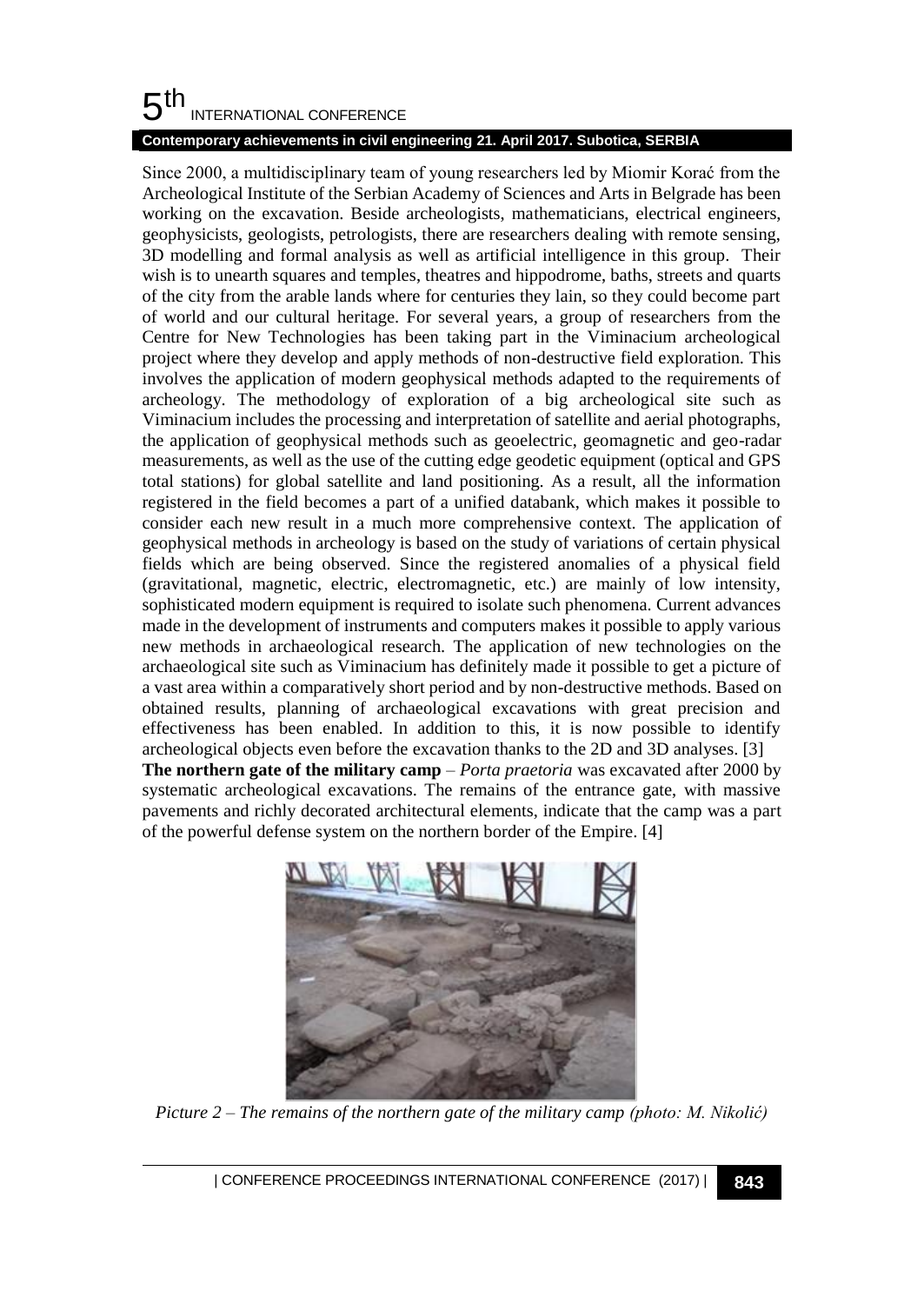# $5$ . међународна конференција **Савремена достигнућа у грађевинарству 21. април 2017. Суботица, СРБИЈА**

**The baths** can be specifically distinguished in Viminacium not only by its splendor but also by its architectural design. The archaeological excavations have shown that there were five conchs, four of which were the so-called tepidaria and the fifth one was a frigidarium. The baths have been preserved to the level of the hypocaust, which shows evidence of several stages of construction. The remains of fresco paintings testify to the luxury of the baths. [5]



*Pic 3 – The protection and presentation of the baths (photo: M. Nikolić)*

The third very important building excavated on the site is **the mausoleum**. The mausoleum is square in plan and it measures 20x20 meters. It is built of stone blocks and ashlars and decorated with columns. In the middle part of the mausoleum there is a central building of dimension 5x5 m built of green schist bonded by mortar. There are stone pedestals which carried columns at the corners of the building. In the central part of this building there is a tomb. The mausoleum probably ended in a triangle. [6]



*Pic 4 – The protection and presentation of the mausoleum*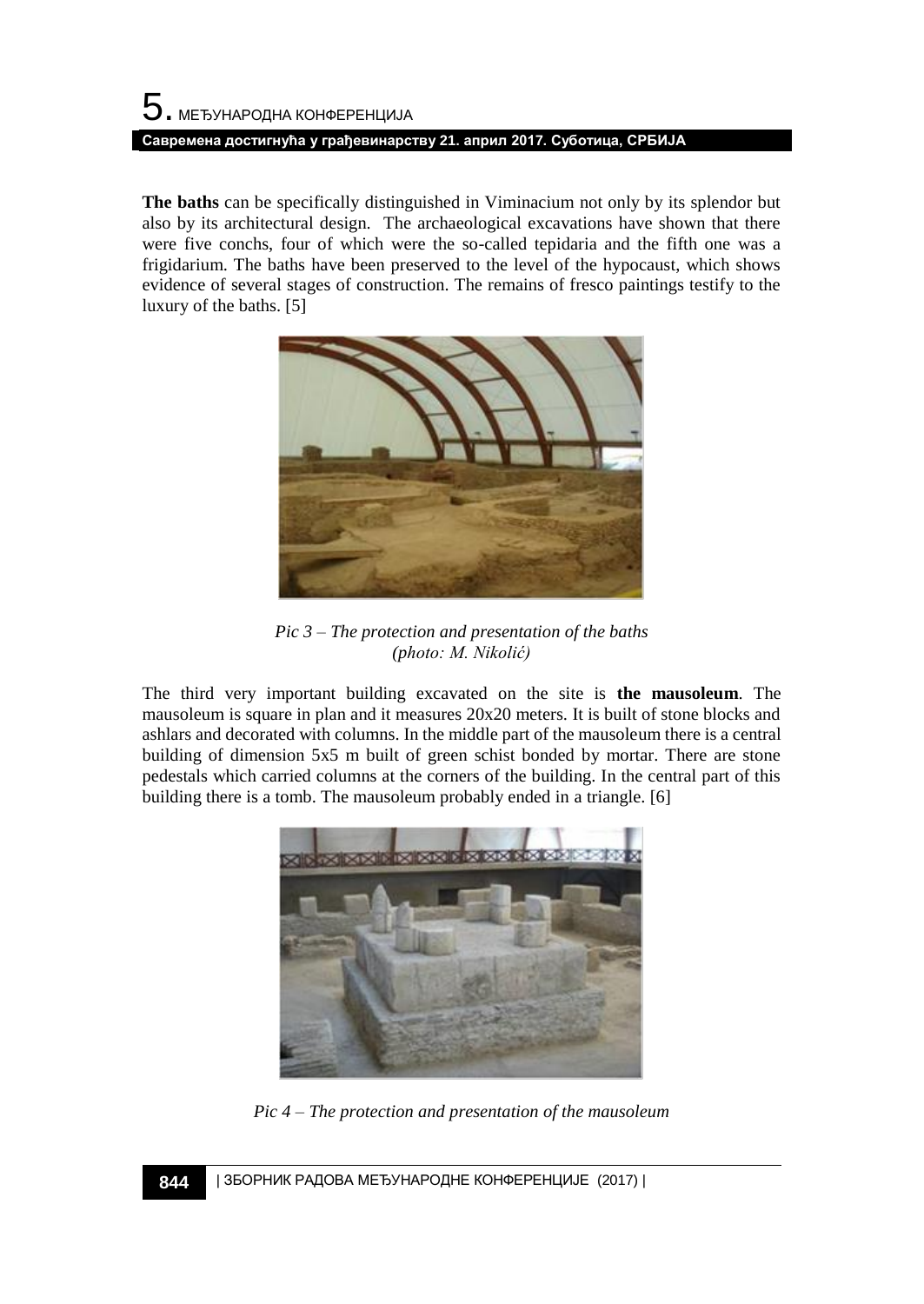## **Contemporary achievements in civil engineering 21. April 2017. Subotica, SERBIA**

# *(photo: M. Nikolić)*

**Roman aqueduct** has been excavated in about 1000 m. Geophysical methods showed another 1,800 meters, while remote sensing found an additional 1,350 meters of it. The Aqueduct was built of stone bonded by lime mortar. The sides of the aqueduct were first covered by water resistant mortar and then by lime one. The bottom of the aqueduct is made of fire-baked bricks with stamps of the Roman legions that built this aqueduct. The aqueduct is 10 km long in total length and it brought drinking spring water into the ancient city and military camp of Viminacium. It is a remarkable civil and engineering undertaking. [7]

Over 10.000 graves dating from  $4<sup>th</sup>$  century BC to  $6<sup>th</sup>$  century AD have been uncovered during excavation carried so far. There are several variants of these grave forms: common rectangular grave pits, sometimes with a cover made of fire-baked bricks laid flat or in two sloped roof, with a plank or longitudinal half of an amphora as a cover, and graves a étage which could have inner floor built in.



*Pic 5 – The protection and presentation of certain tombstones within the Mausoleum (photo: M. Nikolić)*

The **memoria** marked as **G-4816** is one of the most representative structures of its kind in Viminacium. It has a form of a cross and contains 11 burial places. It is north-south oriented. The entrance is on the south side. It was built of fire-baked bricks bonded with lime mortar. One could enter through a 5 metre long hallway of which 3.70 m were stairs. These stairs led down to a depth of 3m where the floor of the structure was located. A vault in the shape of a cross was placed over the rectangular area. The walls were covered with lime mortar containing parts of pounded bricks.

The mortar was painted with frescos. At a distance of 1.5 meters from the south-east corner of memoria G-4816 there is another **memoria G-4815** and it contains nine burial places. It is north-south oriented. This structure was greatly damaged and plundered by quarrying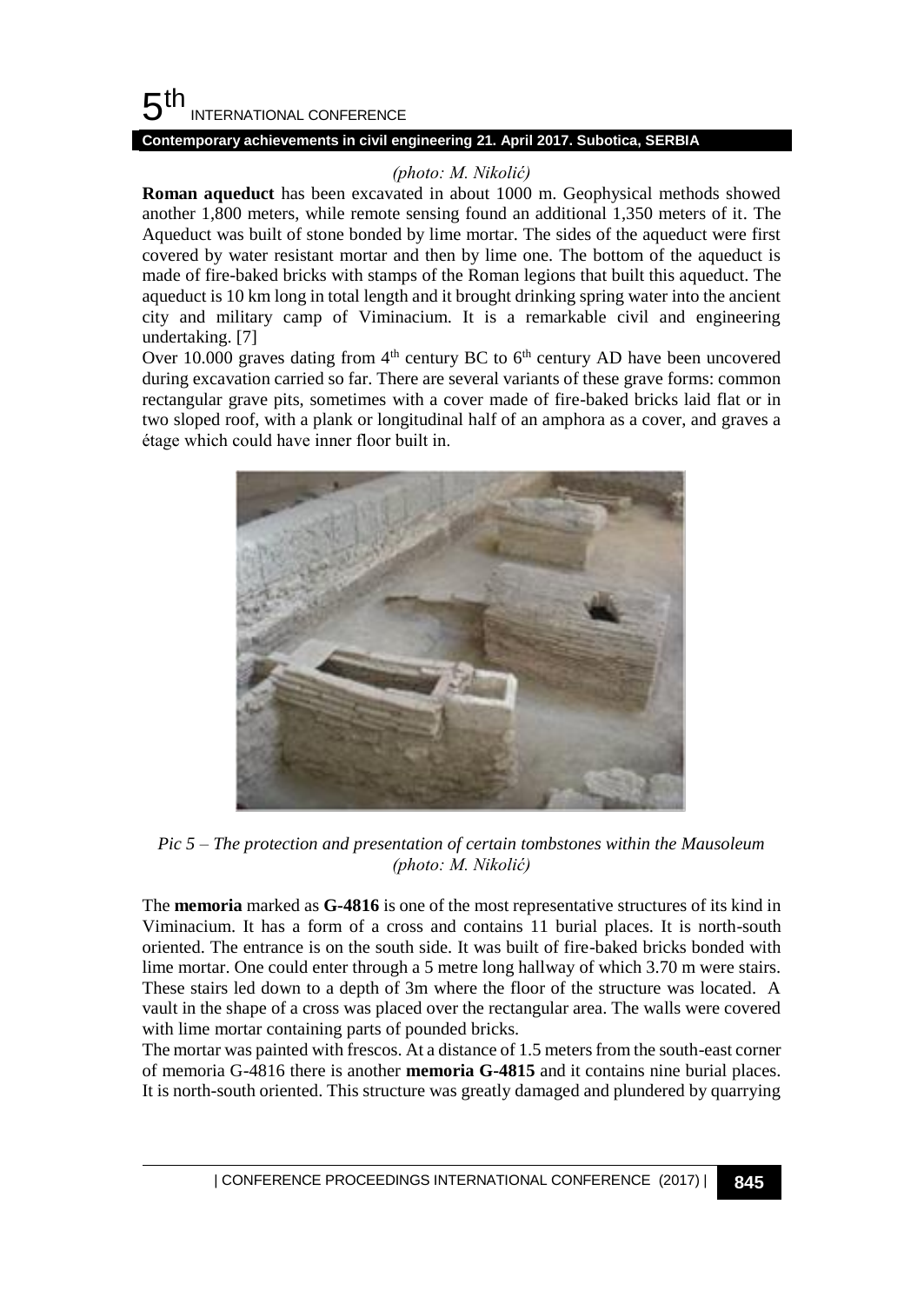#### **Савремена достигнућа у грађевинарству 21. април 2017. Суботица, СРБИЈА**

of building materials. It is built of fire-baked bricks bonded with lime mortar. The walls are plastered within and traces of red, green and blue colour are visible.

During archeological excavation in 1985, **a crypt with sarcophagi** was uncovered. The crypt is of rectangular base, oriented west-east with the entrance on the west. It was built of fire-baked bricks bonded with lime mortar. All the walls, except western one, were destroyed by plunderers. The crypt was covered by a barrel vault and painted. Red, black, blue, green, ochre and white colour were used in painting. Geometric and floral motifs are represented. The sarcophagi were richly decorated. [8]

Archeological explorations of the **Amphitheatre** have been in progress nowadays. It is located in the north-east part of the town and 50 metres from the legion camp. The first excavations were carried out at the end of  $19<sup>th</sup>$  century, and after geophysical survey, systematic archeological excavation of this structure began in 2007. [9]

# **2. APPLIED MEASURES OF TECHNICAL PROTECTION ON THE REMAINS OF ARCHITECTURE**

Certain measures of technical protection in the structures within the site directed by Ljubica Zotović were carried out in the second half of the  $20<sup>th</sup>$  century, in the period from 1976-1997, these being connected to two memorias (memoria marked as G-4816 and memoria marked as G-4815) and the crypt with sarcophagi. Memorias have been conserved at the level of low excavated walls and certain parts of memorias to which a measure of technical protection - restoration has been applied have been presented The memorias have been presented within the object on the premises of the thermo-electric power plant Kostolac B. Temporary protective roofing structure over both memorias have been built. During archeological excavation in 1985 a crypt with sarcophagi was uncovered. The object has been conserved and it is accessible to visitors on the premises of the thermo-electric power plant Kostolac.

No protective structure has been built. [10]

A multidisciplinary team composed of extraordinary experts from different fields led by dr Miomir Korać from the Archeological Institute of SASA has worked on exploration of the Roman town and military camp. **Northern gate, the Baths and the Mausoleum**, three most significant buildings on the Viminacium site, have been conserved and covered by permanent protective roofing structures and in the case of baths a partial reconstruction of certain parts of excavated conchs has been carried out. During the conservation of the baths and the mausoleum, stone and fire-baked bricks from the very site were used. The mortar used during the conservation was made from the cement brought from Italy. In the case of northern gate, only covering by a permanent protective structure has been done without conservation of the excavated walls.

Above mentioned archeological remains of the buildings have been covered by a light lamellar structure and a special covering sheet so called French awning. The use of such materials makes it possible to bridge large spans without any support in the monument itself. What is especially important, the setting up of such roofing structures does not involve any damage to the archaeological layers. The objects have been set on big concrete blocks and they are bounded to the roofing by anchors. The Northern gate of the military camp and the baths have been covered by transparent awnings made of special material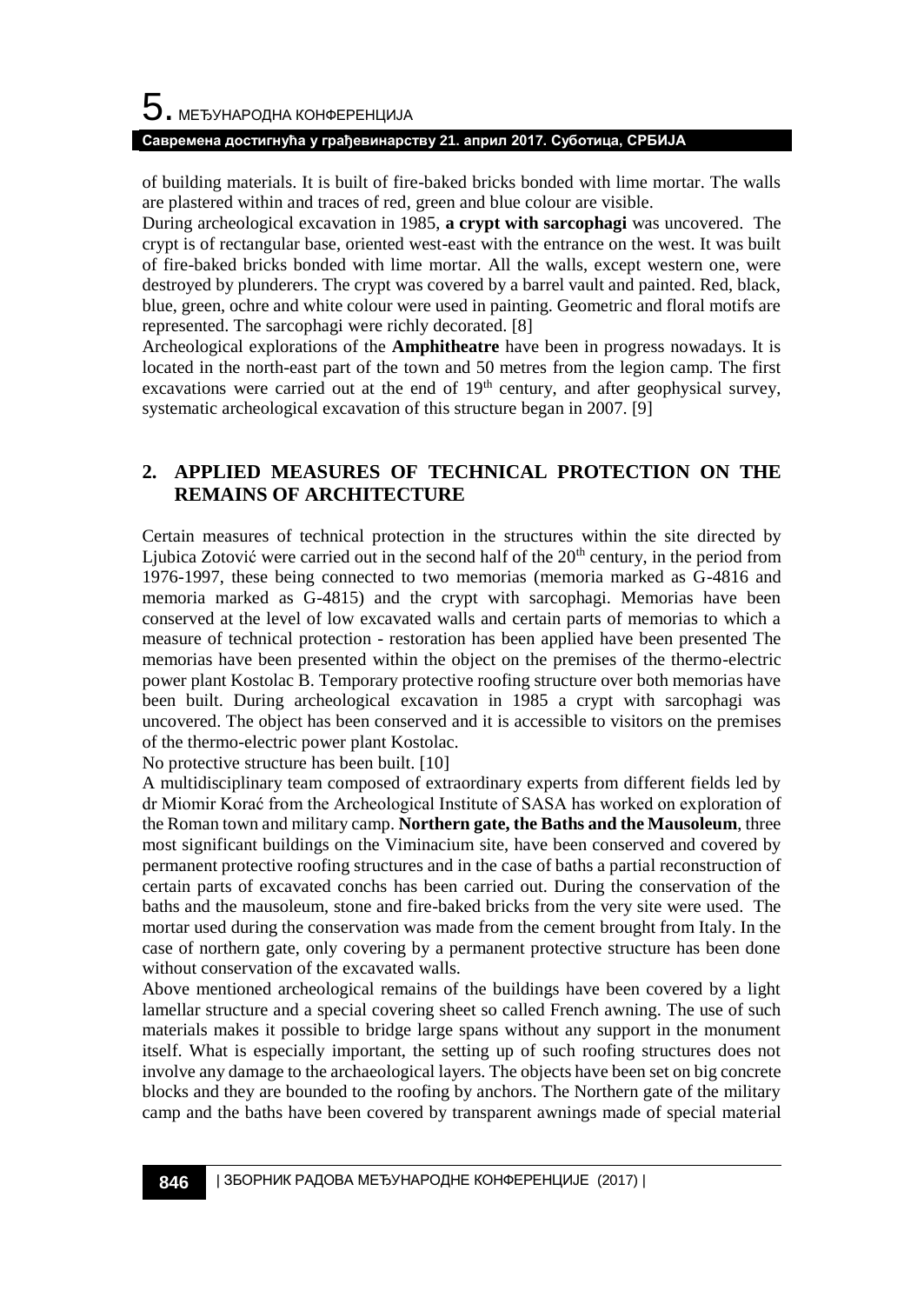## **Contemporary achievements in civil engineering 21. April 2017. Subotica, SERBIA**

and have curtains designed in such a way as to provide good ventilation in the summer months. Roofing structure over the mausoleum consists of supports made of bonded lamellate wood (BLW). The base of the structure has eight curved and four straight BLW supports. The other elements of the wooden structure are made of bonded lamellate and solid wood, while the metal structure is anchored between the BLW supports. The bond between BLW supports of the base structure are joint and screwed.

The bond between elements of solid wood which forms the pyramidal apex is tight, achieved by metal connectors. The curved supports have a span of 20 meters and their base is in the form of a square with rounded angles. The structure covers an area of 32 x 32 meters. It is set on concrete foundation walls which enclose the area of necropolis underneath the structure. The area of the necropolis is square in form with several concrete extensions for the graves of large dimensions.

The roofing structure follows the form of the space it covers. The biggest, central grave in the necropolis is lit directly through the top part of the structure. Thus the central part in the necropolis is highlightened. [11]



*Pic 6 – The protective structures over the northern gate of the military camp (left) and over the mausoleum (right) (photo: M. Nikolić)*

Because of its economy, protective structures made of bonded lamellate wood are increasingly replacing traditional roofing structures. The large span and the materials of this structure imparted elegance and warmth to the site.

However, a question of the unreliability of such structures emerges, in particular due to the effects of natural phenomena, such as atmospheric precipitation (rain, snow, and hail), temperature changes (effects of frost and humidity), and entry of birds, insects and others. A part the Roman aqueduct was relocated because it was endangered by the work of strip mine Drmno.

Parts of the aqueduct were cut precisely in 1 metre long segments and transferred to a protected zone by specifically designed lead sarcophagi. A part of aqueduct was presented at the site right next to the mausoleum.

One of the problems with applied procedures of technical protection at the archeological site of Viminacium refers to the permanent protective structures and their reliability. It has already been pointed out that the questions of the reliability of these structures against natural phenomena represent a significant problem in the protection.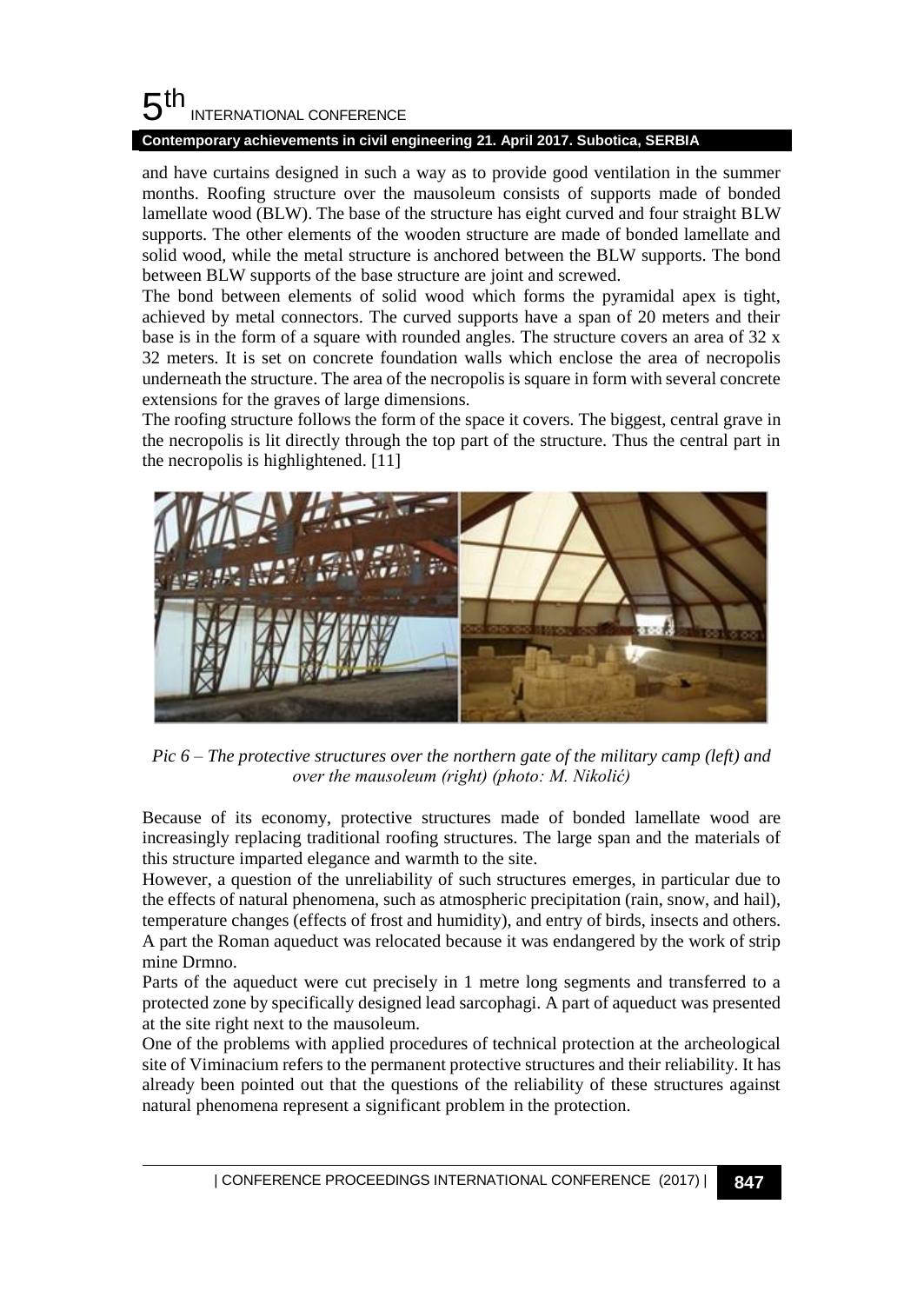#### **Савремена достигнућа у грађевинарству 21. април 2017. Суботица, СРБИЈА**

A major problem in protection of some remains of buildings is non-existence of protective structures in the applied procedure of conservation (the crypt with sarcophagi and a part of the Roman aqueduct).

# **3. APPLIED MEASURES OF MONUMENT PRESENTATION ON THE REMAINS OF ARCHITECTURE**

During the presentation of archeological remains of architecture, there was a general attitude that Viminacium should be a model for all archeological sites in our surroundings. Archeological park of Viminacium represents a model for economic development of the local community which in turns leads to regional development. Development of the local and regional model is considered as prerequisites for the creation of cooperation model with Europe.

In the period from October 2003 to October 2004, four great and significant buildings with remains in site were covered and presented: Paleochristian memorie, Northern gate of the military camp, Roman baths and mausoleum. Paleochristian memorie was excavated and presented in its entirety. A temporary protective structure was built. The northern gate of the military camp was just roofed, but the presentation of the parts of this building has not been done. Roman baths were excavated, protected and roofed. Presentation of some parts, ex: hypocaust was carried out but the presentation of the floor and the equipment was not. The work of the greatest scope was realized within the mausoleum. The mausoleum has been presented in its entirety as well as some tombs. The 138 metre long path leads to the basement where three tombs have been presented. The first tomb is dedicated to Cupid. The second tomb is Christian, and it is painted with earth heavenly rider with the representation of paradise. It is a circular way of narration. The third tomb is pagan and is dedicated to a young woman. During the presentation of all three tombs, lighting, which is cold and dim, was taken into account, infra-red camera was set as well as the glass over the frescoes for the purpose of protection. Two frescoes are poster copies, while only one is the original fresco. The authenticity of the frescoes was disregarded by presentation of copies.

Domvs Scientiarvm Viminacivm represents a newly constructed building which was built in seven months within the archeological park. Domvs Scientiarvm Viminacivm or the Centre of Viminacium has multisignificant role both in business and in the scientific sense. It is an integral part of the inseparable whole along with the Roman town and military camp. Viminacium Centre is designed as a place where business and intellectual elite would gather in a certain period, in the atmosphere of the exploration of the Roman town and military camp. The rest of time it would be dedicated to tourists. The Centre has several functions: scientific, educational, expert and marketing, with the aim of supervising the Centre as an attractive tourist offer. The function and purpose of the Centre certainly is raising the cultural and economic level of the region – District of Braničevo as well as the tourist part. The purpose is also the recruitment of a wider circle of local and regional population. The Viminacium Centre represents a replica of a Roman villa rustica, where the space is organized around seven atriums. It contains scientific research laboratories, accommodation part and the part for economic goods and services. [12]

Based on the results of archaeological excavations a reconstruction of the part of the Amphitheatre was carried out. The construction of the wooden stands and revival of this area opened the possibility of the Amphitheater becoming a place where again, after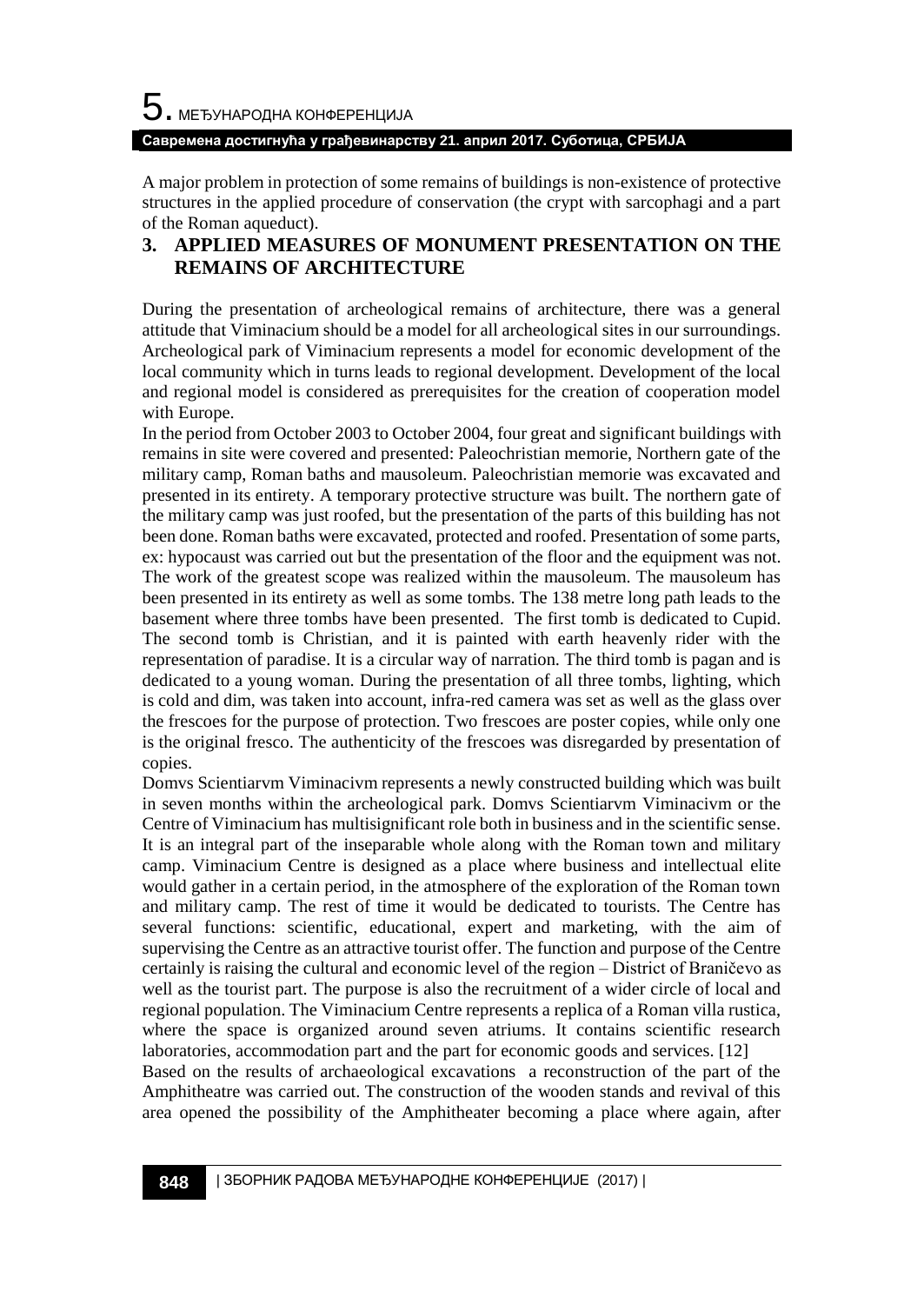# **Contemporary achievements in civil engineering 21. April 2017. Subotica, SERBIA**

several centuries, spectacles of various content (concerts, plays, etc.) but definitely of different character than those maintained during the Roman period could take place.

Three new free standing buildings have been erected on the site. These are ticket office with a souvenir shop, a café-restaurant and a sanitary block with toilets. A big parking lot for buses and cars has also been constructed. The placement of the parking lot and new buildings is not adequate, the architecture is not unified and it is not in accordance with the site and surroundings. Abundant advertising material in Serbian, English, German and Italian contributes to the presentation of archeological remains in Viminacium. A DVD TV movie *Viminacijum Lumen meum* and *CD Viminacijum* have been created*.* A monograph on Viminacum was also published.

General assessment of the presentation is that it is not in accordance with the principles of revitalization. The principle of preserving the authenticity and value of the monument was compromised. This is primarily related to the presentation of the frescoes within the Mausoleum, to a replica of the newly built Domvs Scientiarvm Viminacivm, which does not confirm the remains of a rustic villa by its position as well as to the reconstruction works of the Amphitheatre.

It can be concluded from the above mentioned that in the course of the presentation of the remains scientific research data that is the basis of modern methodology of protection, revitalization and presentation of architectural heritage was not generally used. One gets the impression that the presentation has been more focused on the popularity and the appeal to an average visitor, much less on education and training, which is contrary to the recommendations of international organizations.



*Pic 7 – The reconstruction of Domvs Scientiarvm Viminacivm (left) and the reconstrucion of the Amphitheatre (right) (Source[: http://viminacium.org.rs/arheoloski](http://viminacium.org.rs/arheoloski-park/domus-scientiarum-viminacium/)[park/domus-scientiarum-viminacium/](http://viminacium.org.rs/arheoloski-park/domus-scientiarum-viminacium/) и [http://viminacium.org.rs/arheoloski](http://viminacium.org.rs/arheoloski-park/amfiteatar/)[park/amfiteatar/\)](http://viminacium.org.rs/arheoloski-park/amfiteatar/)*

# **4. THE CONCLUSION**

The main problem related to the methods of protection and presentation of archeological sites in Serbia, including Viminacium, is the question of attitude towards preservation of authenticity of monuments and their values. This basic principle has been considerably compromised in all archeological sites in Serbia. An important issue to be considered during the protection and presentation of archeological sites in terms of preservation of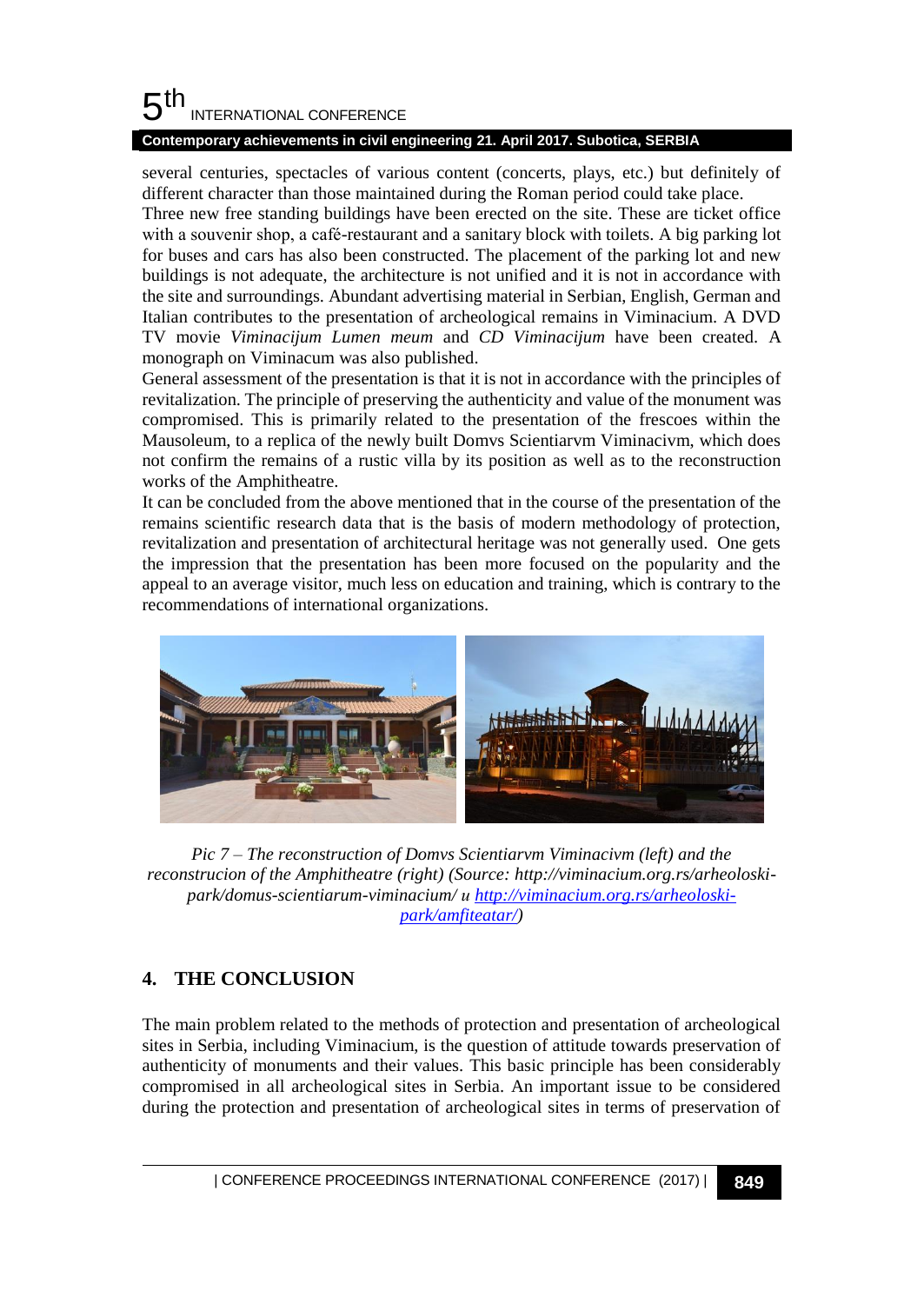# $5$ . међународна конференција

#### **Савремена достигнућа у грађевинарству 21. април 2017. Суботица, СРБИЈА**

authenticity is how to connect buildings that used to be part of a whole but are now in ruins.

The problem of preserving the integrity of a place, the state it has acquired over time, is also particularly evident in the remains of Viminacium architecture. Therefore, its protection and presentation is a complex and dynamic process which has to include all stakeholders in the planning and management. A certain balance between the current condition of the site and contemporary interventions related to its protection, presentation and use in modern conditions should be established.

The principle of preservation of authenticity is seen through the use of materials, construction techniques and contemporary structures. In the course of application of restoration methods on the remains of architecture in Viminacium archeological park, there is no clear separation of the new from the old, which leads to compromising of this principle. Modern age and the need for revitalization and the use of space, increasingly demand more active approach and partial or complete restoration of buildings, as well as construction of new buildings in order to facilitate their active use.

Educational importance and "authenticity" of area restored to its former appearance is achieved through a partial or complete restoration of structures. However, it is of great importance during the restoration to pay attention to the type of structure being restored, its design and architectural logic, as well as its shape characteristics since a bad interpretation of a former appearance can lead to a permanent loss of monument values of certain parts of structure, structure itself and the whole, which is the case with the reconstruction of Domvs Scientiarvm Viminacivm and of part of Amphitheatre within the archeological park of Viminacium. It is also necessary to find ways to highlight intangible aspect of authenticity related to the significance of the place and its purpose, tradition, rituals etc. as well as its natural characteristics and values.



*Pic 8 – Modern protective structure with the presentation of architecture in the antique villa remains in Spain (photo: М. Nikolić)*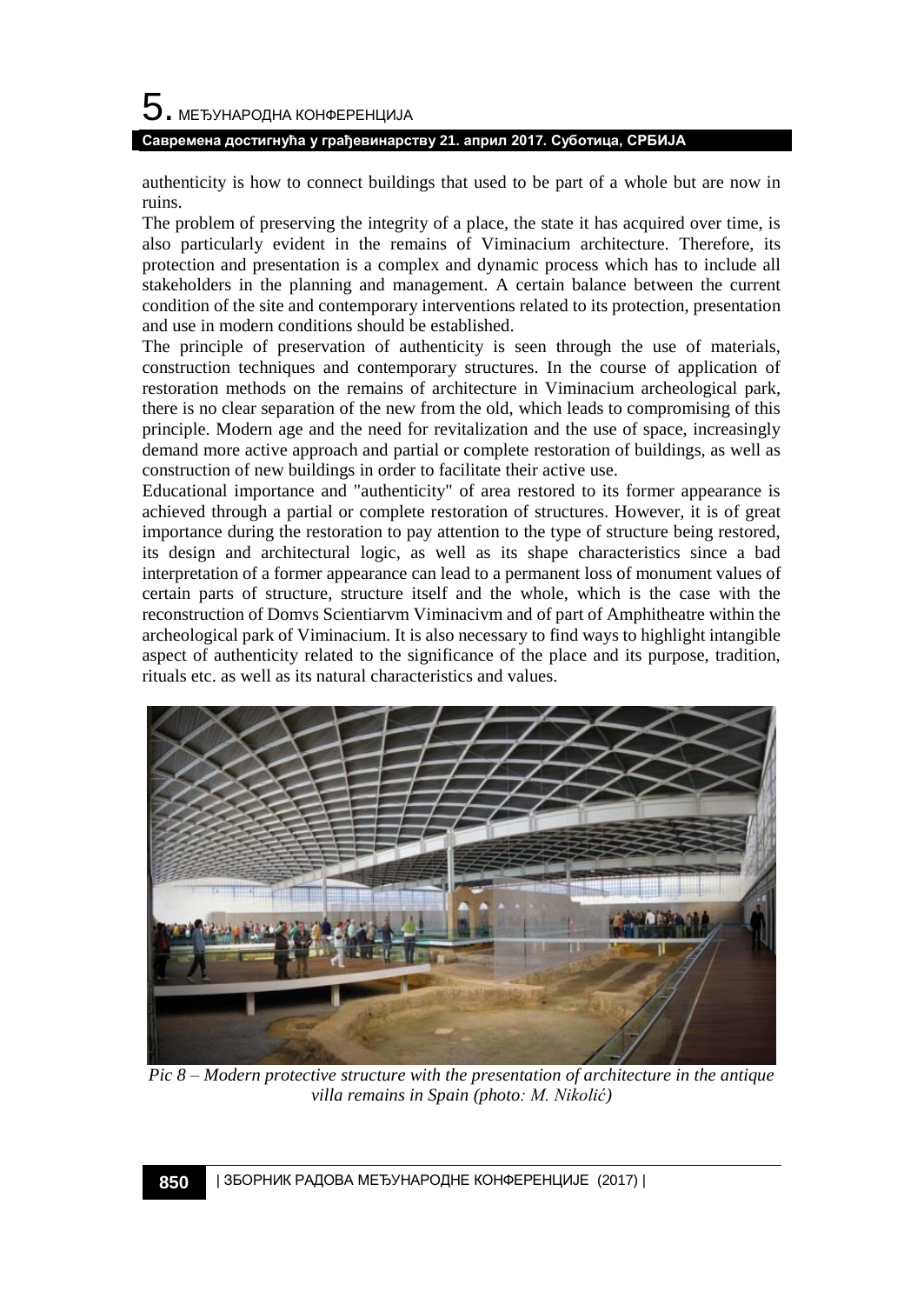## **Contemporary achievements in civil engineering 21. April 2017. Subotica, SERBIA**

A very significant issue in the methods of protection and presentation of archeological sites in Serbia is the lack of adequate strategy related to the presentation for the purpose of involvement of the site in contemporary life and development, and consequently the lack of strategy related to contemporary construction within the site (eg: three new buildings right next to the Mausoleum with graves). Therefore, it is necessary to use international charters and recommendations, as well as world's best examples from Italy, Germany, Spain, Greece (for example The Museum of New Acropolis in Athens – protective structure, eg. Badenweiler from Germany, Aquincum site near Budapest etc.) in order to develop a successful strategy for the future.

In the last few years, great attention has been paid to the designing and construction of visitor's centres within sites. Construction of visitor's centres which involves adequate attitude towards heritage, application of contemporary materials and structures in the preservation and presentation, inclusion of new media and technologies in presentation, makes it possible to involve sites into contemporary life and to develop cultural tourism.

Nowadays, archeological heritage has been regarded in integration with its natural surroundings as one of basic components of regional development plans and plans in general of some countries.

More significant involvement of archeological sites into contemporary development trends can be achieved by affirming the role they as elements of cultural landscape have within sustainable development of a region, and which will be based on balanced and harmonious relations between needs of small and large communities, industry activities and environment.

Therefore it is necessary to observe archeological sites not only on regional but also on the local level to influence and affirm local communities.

Creating non-governmental organizations which would deal with the protection and presentation of archeological sites could make way to raising the awareness of the local population towards cultural heritage.

It is exactly through the revival of archaeological sites and skilled science-based approach to the old and new, as well as their adequate involvement in contemporary life that the connection between cultural and natural heritage can be emphasized as the foundation of identity of a certain place.

# **REFERENCES**

- [1] Мирковић, М.: *Римски градови на Дунаву у Горњој Мезији (Roman towns on the Danube in Upper Moesia),* Археолошко друштво Југославије, Београд, **1968**, стр. 58-68
- [2] Зотовић, Љ. и Јордовић, Ч.: *Виминациум 1 – некропола више гробаља (Viminacium 1 –, The Necropolis "Više grobalja"),* Археолошки институт САНУ и РЗЗЗСК, Београд, **1990**, стр. 1-3.
- [3] [http://viminacium.org.rs/viminacium/istorijat-istrazivanja/,](http://viminacium.org.rs/viminacium/istorijat-istrazivanja/) download 10.03.2017.
- [4] [http://viminacium.org.rs/arheoloski-park/severna-kapija/,](http://viminacium.org.rs/arheoloski-park/severna-kapija/) download 10.03.2017.
- [5] [http://viminacium.org.rs/arheoloski-park/terme/,](http://viminacium.org.rs/arheoloski-park/terme/) download 10.03.2017.
- [6] [http://viminacium.org.rs/arheoloski-park/mauzolej-i-grobnice/,](http://viminacium.org.rs/arheoloski-park/mauzolej-i-grobnice/) download 10.03.2017.
- [7] [http://viminacium.org.rs/arheoloski-park/akvedukti/,](http://viminacium.org.rs/arheoloski-park/akvedukti/) download 10.03.2017.